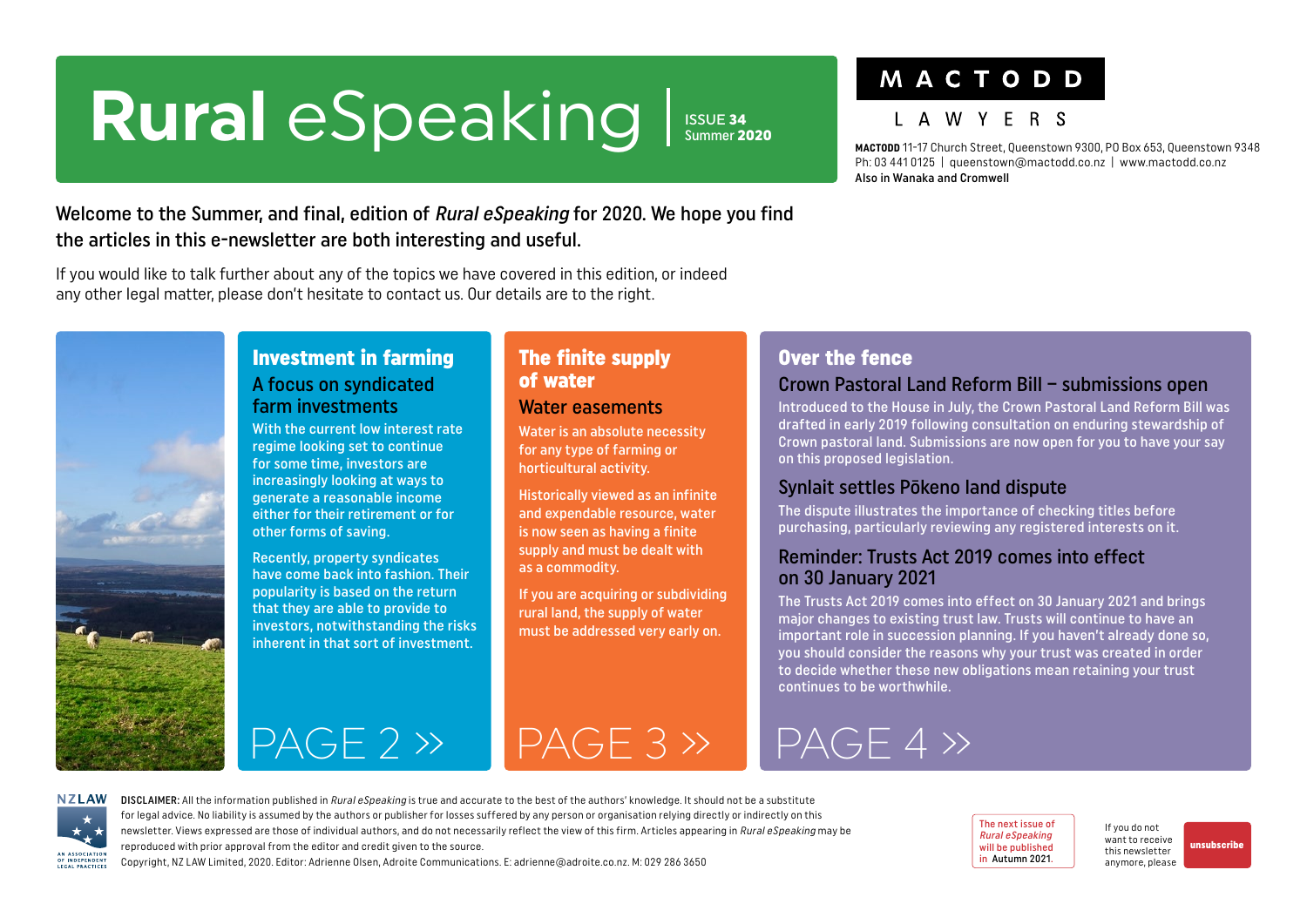### <span id="page-1-0"></span>Rural *eSpeaking* | SSUE 34

## Investment in farming

### A focus on syndicated farm investments

With the current low interest rate regime looking set to continue for some time, investors are increasingly looking at ways to generate a reasonable income either for their retirement or for other forms of saving.

Recently, commercial property syndicates have come back into fashion. Their popularity is based on the return that they are able to provide to investors, notwithstanding the risks inherent in that sort of investment.

Similarly, syndicated investments in farming have had a resurgence. This type of investment has always been popular, particularly in the forestry and dairy sectors. In recent years, however, there has been a big move into the horticultural sector with kiwifruit, apple, cherry and other horticultural syndications being offered on a regular basis.

### How farming syndicated investment works

Farm syndicates can be structured in different ways. One that is becoming common, is for a property syndicate to buy land and then enter into a lease with either the farmer or the horticulturalist. This enables the promoter to offer investors a fixed return that is, on the face of it anyway, less subject to the fluctuations and returns



that are inherent in the horticultural and farming sectors.

Typically, the initial rent payable under the lease will be calculated with reference to a fixed return on the capital invested, thus enabling the promoter to offer a fixed return to the syndicate's investors. Sometimes there will also be an element of profit-share. This type of property syndication can be seen as an opportunity for a farmer to release capital and to continue farming. In these instances, a farmer would sell their land to a promoter and then take a lease back. The farmer has released their capital which is banked; they can then farm with the peace of mind of only having to pay their rent, but otherwise the farming operation continues as usual.

### Risks for both sides

The risk for the farmer is that having sold their land there is no longer an asset that can be used as security for any borrowing. If there is a situation where they still need, for example, a seasonal overdraft, can they offer security to their lender? Theoretically having released all their capital, the farmer should have the resources to continue to farm but must also ensure there are sufficient funds for the farm to cover the bad years as well as the good years. They need to be able to do this because in the bad years they will still need to pay the same rent (and perhaps other fixed outgoings) as they do in the good years.

For the syndicate, the risk is that the farmer fails. In much the same way as the commercial property syndicates periodically fall over because of the failure of a tenant, the same thing can happen with the farmer who may have a series of bad years, drought, disease, low prices or some similar event outside of their control and they can no longer pay the rent on the land.

For the farm syndicate, having the farmer unable to pay the rent may not be an issue in the sense that, under their lease, the syndicate has the right to terminate a lease and re-let the land to somebody else. However, if the entire sector is in a downturn, it may well be that the syndicate cannot relet the property on the same terms or there may be a time lag between the failure of the original tenant and when the property can be re-let. During this period, the syndicate itself will have to run the farms and, thus,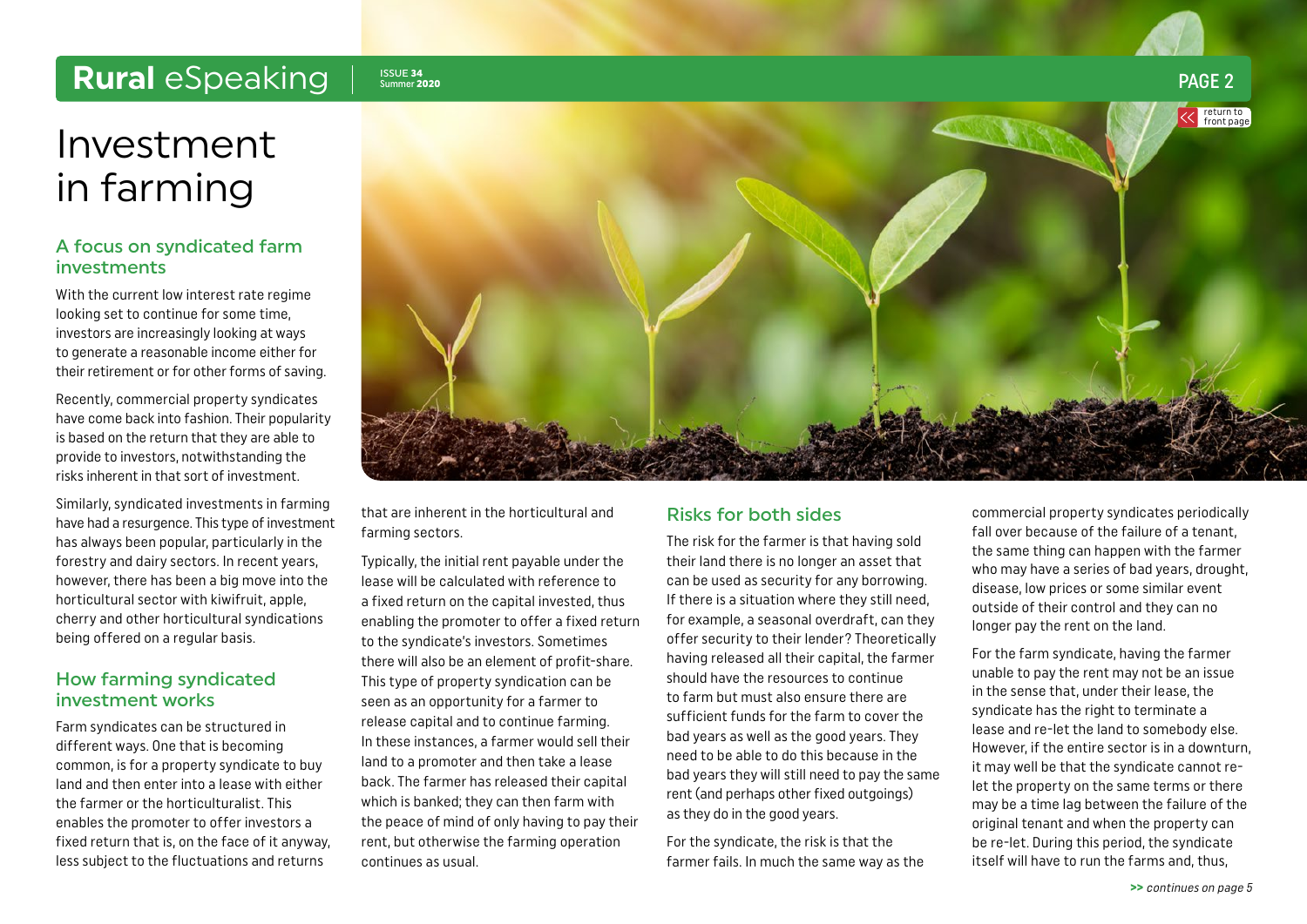<span id="page-2-0"></span>

## The finite supply of water

### Water easements

Water is an absolute necessity for any type of farming or horticultural activity. Historically viewed as an infinite and expendable resource, water is now seen as having a finite supply and must be dealt with as a commodity. The right to access water from a source, such as a spring or well, and the right to use that water are different, but related, issues.

Throughout New Zealand there are thousands of water easements that create a legal right for one or more landowners to take water from a source on another landowner's property and to convey it to their own property. Many of these easements have been in place for years, often decades. As such, they were put in place in a different time and well before some of the issues now facing us.

The use of water from sources on private land for domestic and stock watering has always been a right that did not need a resource consent. Its use for irrigation, however, has required a consent.

These days, consents are more difficult to obtain. In some areas of the country, there are moratoriums on the issue of new consents; these are being issued for shorter periods or with more conditions attached. In several regions, water is regarded as an 'over-allocated resource.'

### **Easements**

To take and use water for irrigation two things are often required – an easement to get water from its source, and a resource consent to use that water.

Some easements contain restrictions on the use to which water can be put; a typical restriction is 'domestic or stock use only.'

For those people with no such restriction, problems can arise where different users of the same source apply for new or renewed water consents. The owner of the land on which the water source is situated could find themselves competing against an adjoining owner who has an easement right

relating to the same source for what is now regarded as a finite and increasingly scarce resource.

Another issue arises where more users than originally intended have the right to take water from the same source.

### Explaining the problem

A typical example is where a large farm may have been subdivided and the water source was on only one of the blocks. Usually in that situation, the property that didn't have the water source would, as part of the subdivision process, have been granted a water easement to take water from the source on the other block.

Where one or other of the blocks is further subdivided, particularly for a lifestyle subdivision, the number of users of that particular source of supply can increase substantially. The landowner on whose land the supply is situated may have little or no control over this.

Once again, historical easements didn't tend to limit the number of users, it simply gave one party the right to take water from another. As a matter of law, when a 'dominant' tenement, that is the party with the right to take and convey water from other land is subdivided, then the right to take and convey goes with the other titles that are created out of the original title.

Both of the above issues can be addressed when new easements are created. The first can be dealt with by either limiting the amount of water that the dominant tenement can take, or to put an order of priority of the right to take water or apply for resource consent. In the second instance, there can be a restriction on the number of users that the dominant tenement can supply.

As you can see, both the above situations are relatively easy to address on the creation of new easements — but what of the 50, 60 or 100-year-old easement?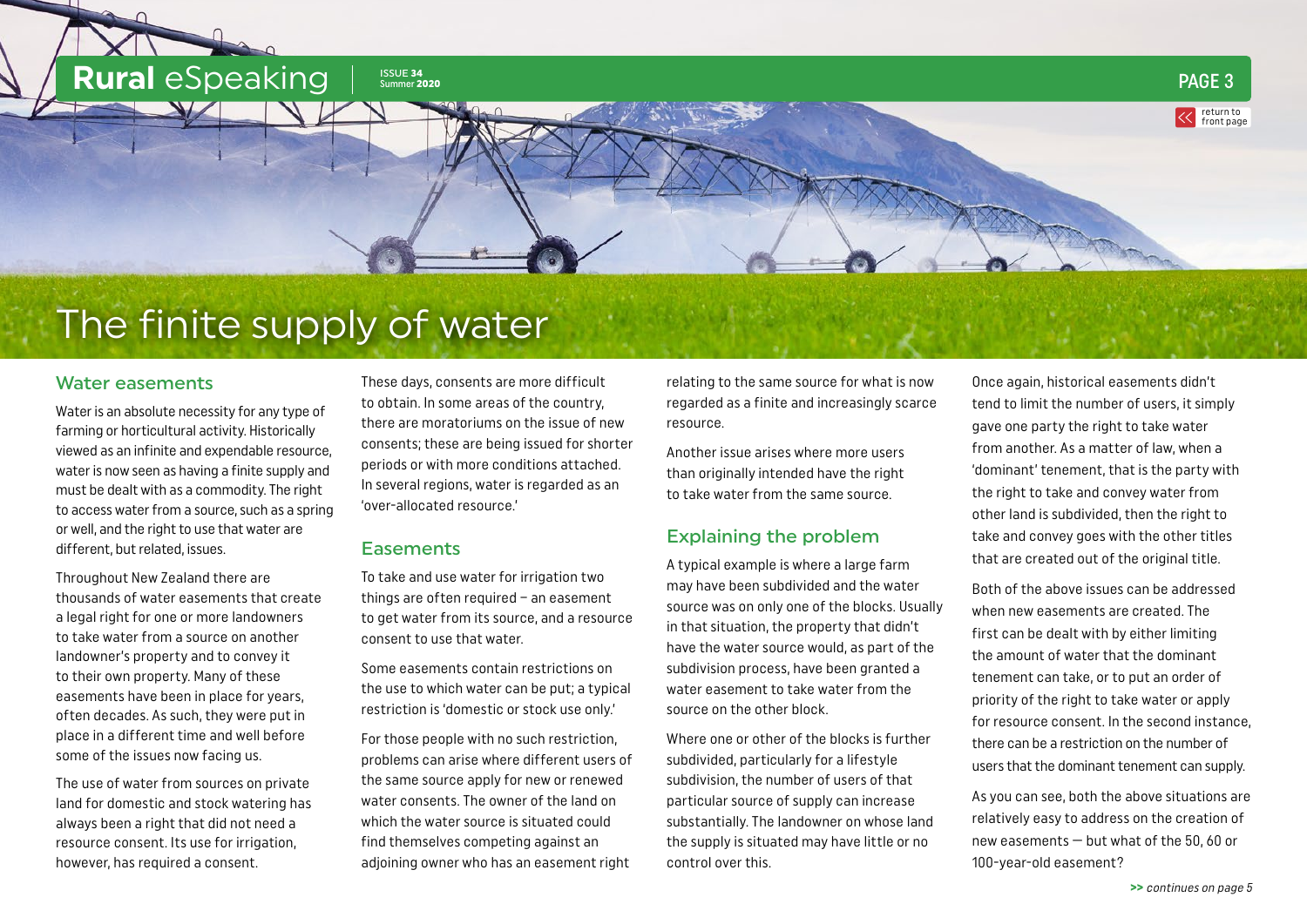## <span id="page-3-0"></span>Rural *eSpeaking* | SSUE 34

Summer <sup>2020</sup> PAGE 4

return to [front page](#page-0-0)

## Over the fence

### Crown Pastoral Land Reform Bill – submissions open

Introduced to the House in July by the then Minister of Land Information, the Hon Eugenie Sage, the Crown Pastoral Land Reform Bill was drafted in early 2019 following consultation on enduring stewardship of Crown pastoral land. Submissions are now open for you to have your say on this proposed legislation.

The Bill records the following proposed key changes:

- » Ending the tenure review process which has resulted in former Crown pastoral land being freeholded and subject to more intensive farming
- » Moving towards an outcomes-based approach to encourage pastoral farming that is sustainable, and decision-making that better recognises impacts on inherent values
- » Providing a clearer, more transparent, statutory decision-making process, with stronger accountability mechanisms and more opportunity for public input, and
- » Supporting strong and enduring Crown-Māori relationships and recognising the relationship of tangata whenua with their ancestral lands.

The Bill classifies pastoral activities as permitted, discretionary or prohibited according to the impact of those activities



on inherent land values. Discretionary activities require consent from the Commissioner of Crown Lands. Discretionary consent applications being processed if and when the Bill comes into force will be considered under the new system.

The Commissioner may decline discretionary pastoral activities or recreation permits if there is a reasonable alternative that has fewer adverse effects on inherent land values.

To have your say on this proposed legislation, submissions on the Bill are now open. Look **[here](https://www.parliament.nz/en/pb/sc/make-a-submission/document/53SCEN_SCF_BILL_99486/crown-pastoral-land-reform-bill)** for more information.

### Synlait settles Pōkeno land dispute

The lengthy legal battle around Synlait's north Waikato development appears to be over. Synlait Milk has reported that settlement has been reached between it, New Zealand Industrial Park and Karl Ye over its land at Pōkeno.

The proceedings began shortly after Synlait bought a 28-hectare site in Pōkeno in February 2018. The contract was conditional upon the removal of the land covenants which restricted the use of the land to grazing, lifestyle farming or forestry.

In November 2018 the High Court removed the covenants and transferred the title to Synlait.

Synlait had already started construction of its new factory prior to the judgment — its second nutritional milk powder manufacturing site.

Karl Ye, the neighbouring landowner, appealed to the Court of Appeal and, in May 2019, the court ordered for the historic land covenants to be reinstated. This effectively prevented the site being used as a factory.

Synlait then appealed to the Supreme Court claiming the covenants were irrelevant as the land had been rezoned industrial and this was

supported by the presence of the Yashili New Zealand Dairy Company in the area.

The Supreme Court heard the appeal in June 2020; after that, the parties negotiated a settlement. The settlement agreement details are confidential, however Synlait did note the settlement price was reasonable and not material to them.

Land covenants have the ability to bind not only the current owners, but also successor owners of property. The covenants had only been agreed to in August 1998 but were to last for a period of 200 years. It is important to seek legal advice to check the title to any land you wish to purchase including reviewing any registered interests on it particularly for the purpose for which you would like to use the land.

If Synlait had not negotiated a settlement and the Supreme Court had found against the company, its \$250 million factory would be unusable. Unsurprisingly, there was a jump in the Synlait share price following the announcement.

### Reminder: Trusts Act 2019 comes into effect on 30 January

The Trusts Act 2019 comes into effect on 30 January 2021. For the first time in 60 years, there will be major changes to existing trust law. The aim of this legislation is to create more